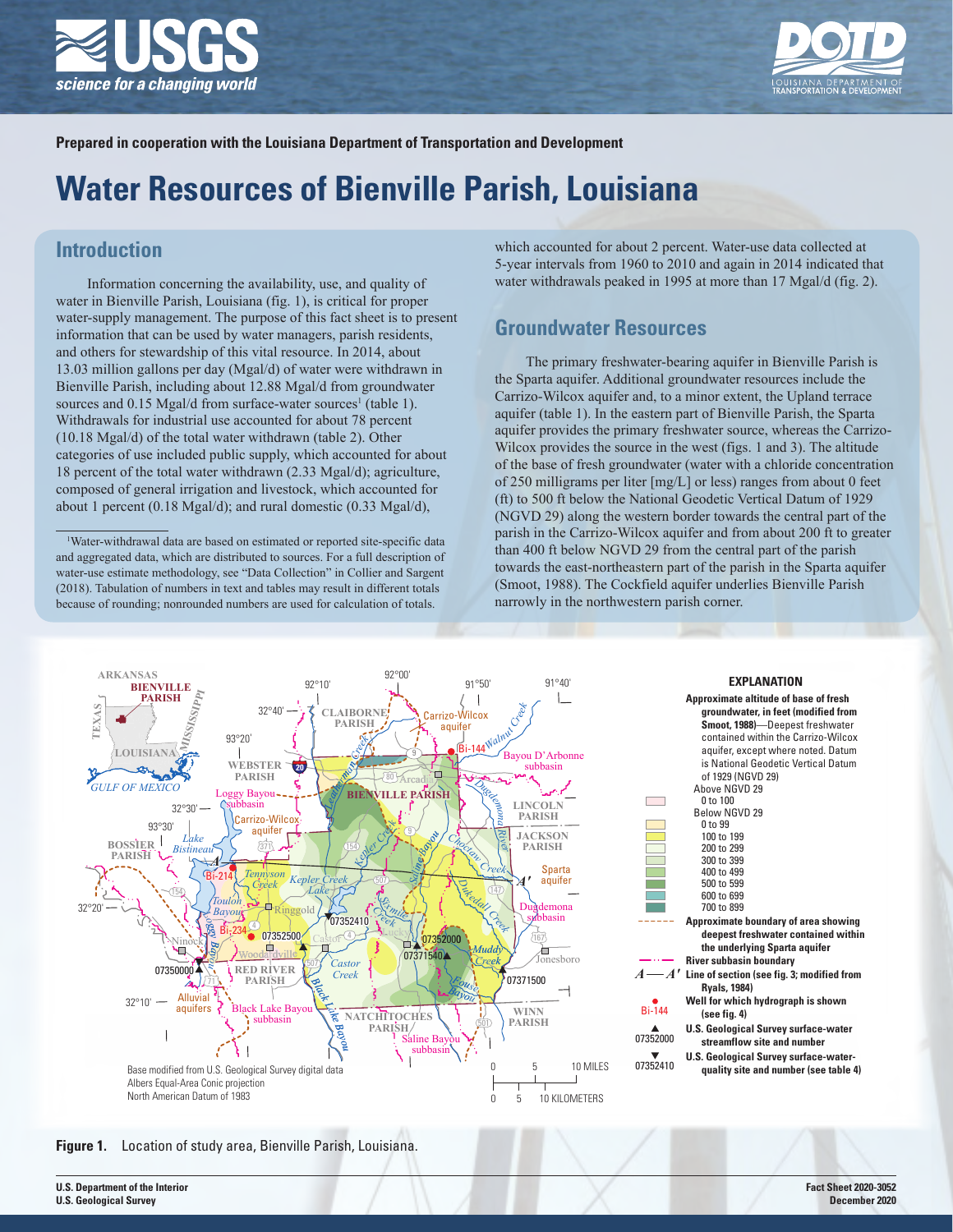**Table 1.** Water withdrawals, in million gallons per day, by source in Bienville Parish, Louisiana, 2014 (Collier, 2018).

| <b>Aquifer or</b><br>surface-water body        | Groundwater | <b>Surface</b><br>water |  |  |
|------------------------------------------------|-------------|-------------------------|--|--|
| Sparta aquifer                                 | 12.09       |                         |  |  |
| Carrizo-Wilcox aquifer                         | 0.76        |                         |  |  |
| Upland terrace aquifer (northern<br>Louisiana) | 0.03        |                         |  |  |
| Miscellaneous streams                          |             | 0.15                    |  |  |
| <b>Total</b>                                   | 12.88       | 0.15                    |  |  |

**Table 2.** Water withdrawals, in million gallons per day, by use category in Bienville Parish, Louisiana, 2014 (Collier, 2018).

| Use category       | Groundwater | <b>Surface</b><br>water | <b>Total</b> |  |  |
|--------------------|-------------|-------------------------|--------------|--|--|
| Public supply      | 2.33        | 0.00                    | 2.33         |  |  |
| Industry           | 10.18       | 0.00                    | 10.18        |  |  |
| Rural domestic     | 0.33        | 0.00                    | 0.33         |  |  |
| Livestock          | 0.03        | 0.02                    | 0.06         |  |  |
| General irrigation | 0.00        | 0.12                    | 0.12         |  |  |
| <b>Total</b>       | 12.88       | 0.15                    | 13.03        |  |  |



**Figure 2.** Water withdrawals in Bienville Parish, Louisiana, 1960–2014 (Collier, 2018; U.S. Geological Survey, 2018b).

#### **Sparta Aquifer**

The Sparta aquifer is an extensive regional aquifer which is present and contains freshwater in about two-thirds of Bienville Parish. The aquifer, which is composed of very fine to medium sand with silt and clay lenses, outcrops in the central part of the parish. The thickness of the Sparta aquifer ranges from 0 ft along its western border, in central Bienville Parish, to greater than 800 ft in the northeastern corner of the parish, near Arcadia. The altitude of the

base of the aquifer ranges from greater than 150 ft above NGVD 29 along the aquifer's western border to greater than 400 ft below NGVD 29 along the eastern and northeastern parts of the parish (Brantly and others, 2002).

The primary sources of recharge for the Sparta aquifer include the infiltration of precipitation in the outcrop area and leakage from overlying aquifers. In Bienville Parish, water in the Sparta aquifer generally moves in a northeastward direction, towards a major pumping center located in the city of West Monroe in Ouachita Parish (McGee and Brantly, 2015). Groundwater discharges by way of well withdrawals and through leakage into adjacent aquifers (Payne, 1968).

In 2012, water levels measured in wells screened in the Sparta aquifer ranged from about 220 ft above NGVD 29 in the southwestern part of the parish to about 40 ft above NGVD 29 in the northeastern part of the parish (McGee and Brantly, 2015). Water levels in the Sparta aquifer at well Bi-144 (figs. 1 and 4) indicate a long-term decreasing trend from 1970 to 2014, with a steady decline of about 48 ft from 1970 to 2009 and a sharp decline of about 10 ft from 2010 to 2012. Since 2012, however, water levels have been increasing, and were about 70 ft above NGVD 29 in 2016.

State well-registration records listed 367 active water wells screened in the Sparta aquifer in Bienville Parish in 2017: 253 domestic wells, 56 public-supply wells, 33 industrial wells, and 25 irrigation wells. Well depths ranged from 30 to 760 ft below land surface, and reported yields ranged from 2 to 2,500 gallons per minute (gal/min) (Louisiana Department of Natural Resources, 2017). In 2014, about 12.09 Mgal/d were withdrawn from the Sparta aquifer, with use categories including 10.18 Mgal/d for industry, 1.70 Mgal/d for public supply, 0.18 Mgal/d for rural domestic, and 0.02 Mgal/d for livestock (Collier, 2018).

#### **Carrizo-Wilcox Aquifer**

Sand and gravels within the Carrizo aquifer and the Wilcox aquifer are hydraulically connected and are considered to be a single aquifer referred to as the Carrizo-Wilcox aquifer (Ryals, 1983). The Carrizo-Wilcox aquifer underlies all of Bienville Parish but only provides a small percentage of the groundwater withdrawn in the parish because much of the water is saltwater. The transition from freshwater to saltwater occurs in the central part of the parish, with freshwater present in the southwestern part of the parish and saltwater present in the northeastern part.

The aquifer outcrops in southwestern Bienville Parish. The thickness of the Carrizo-Wilcox aquifer deepens from west to east, ranging from 0 to 1,500 ft across the entire parish and reaching its maximum thickness in the southeastern corner. The majority of the aquifer underlying the parish is from 500 to 1,000 ft thick. The altitude of base of freshwater in the aquifer ranges from 0 to 99 ft below NGVD 29 in the west to greater than 500 ft below NGVD 29 in central Bienville Parish (Ryals, 1984).

The primary source of recharge for the Carrizo-Wilcox aquifer is the infiltration of precipitation in western Bienville Parish. Discharge usually results through the pumping of wells and through leakage into adjacent aquifers. Groundwater in the Carrizo-Wilcox aquifer in Bienville Parish generally moves towards the towns of Castor and Woodardville which are areas of localized depression caused by heavy pumping (Fendick and Carter, 2015).

Water levels measured in well Bi-214, about 6 miles northwest of Ringgold and screened in the Carrizo-Wilcox aquifer (figs. 1 and 4), indicate little if any long-term increasing or decreasing trend, with water levels that typically fluctuated about 0.5 ft annually.

State well-registration records listed eight active water wells screened in the Carrizo-Wilcox aquifer in Bienville Parish in 2017: six domestic wells and two public-supply wells. Well depths ranged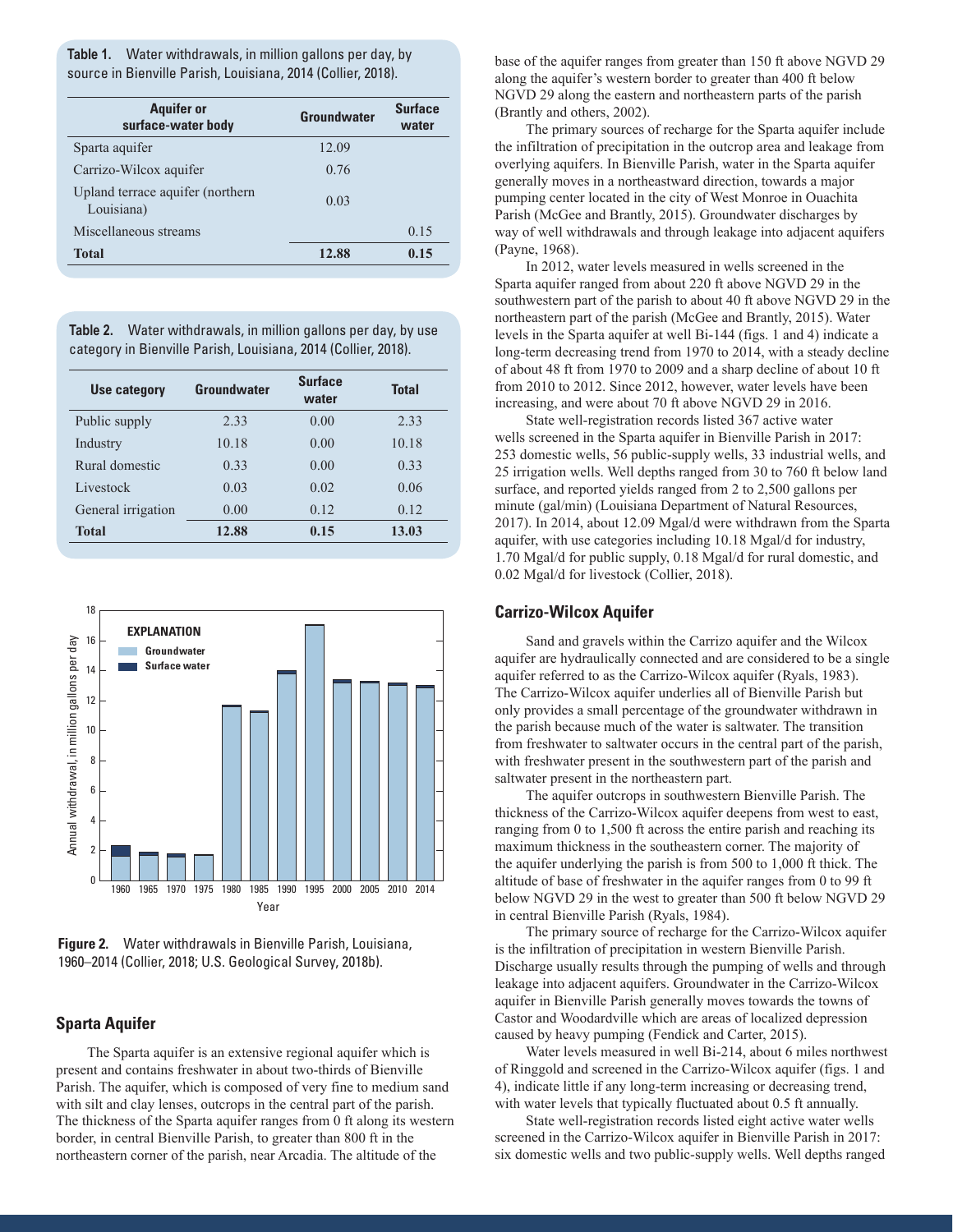

**Figure 3.** Idealized west-to-east hydrogeologic section through Bienville Parish, Louisiana, showing aquifer and confining unit intervals (individual sand and clay layers not shown). Modified from Ryals (1984); base of freshwater from Smoot (1988). Trace of section shown on figure 1.



**Figure 4.** Water levels in well Bi-144 screened in the Sparta aquifer, well Bi-214 screened in the Carrizo-Wilcox aquifer, and well Bi-234 screened in the Upland terrace aquifer, Bienville Parish, Louisiana (see fig. 1 for well locations; U.S. Geological Survey, 2018a).

from 140 to 335 ft below land surface, and reported yields ranged from 42 to 100 gal/min (Louisiana Department of Natural Resources, 2017). In 2014, about 0.76 Mgal/d were withdrawn from the Carrizo-Wilcox aquifer, including 0.63 Mgal/d for public supply and 0.13 Mgal/d for rural domestic (Collier, 2018).

#### **Upland Terrace Aquifer**

The Upland terrace aquifer is adjacent to the Red River alluvial aquifer, underlying the western third of Bienville Parish (roughly the area southwest of Kepler Creek Lake). Basal sands and gravel are generally present near the bottom of the Upland terrace aquifer,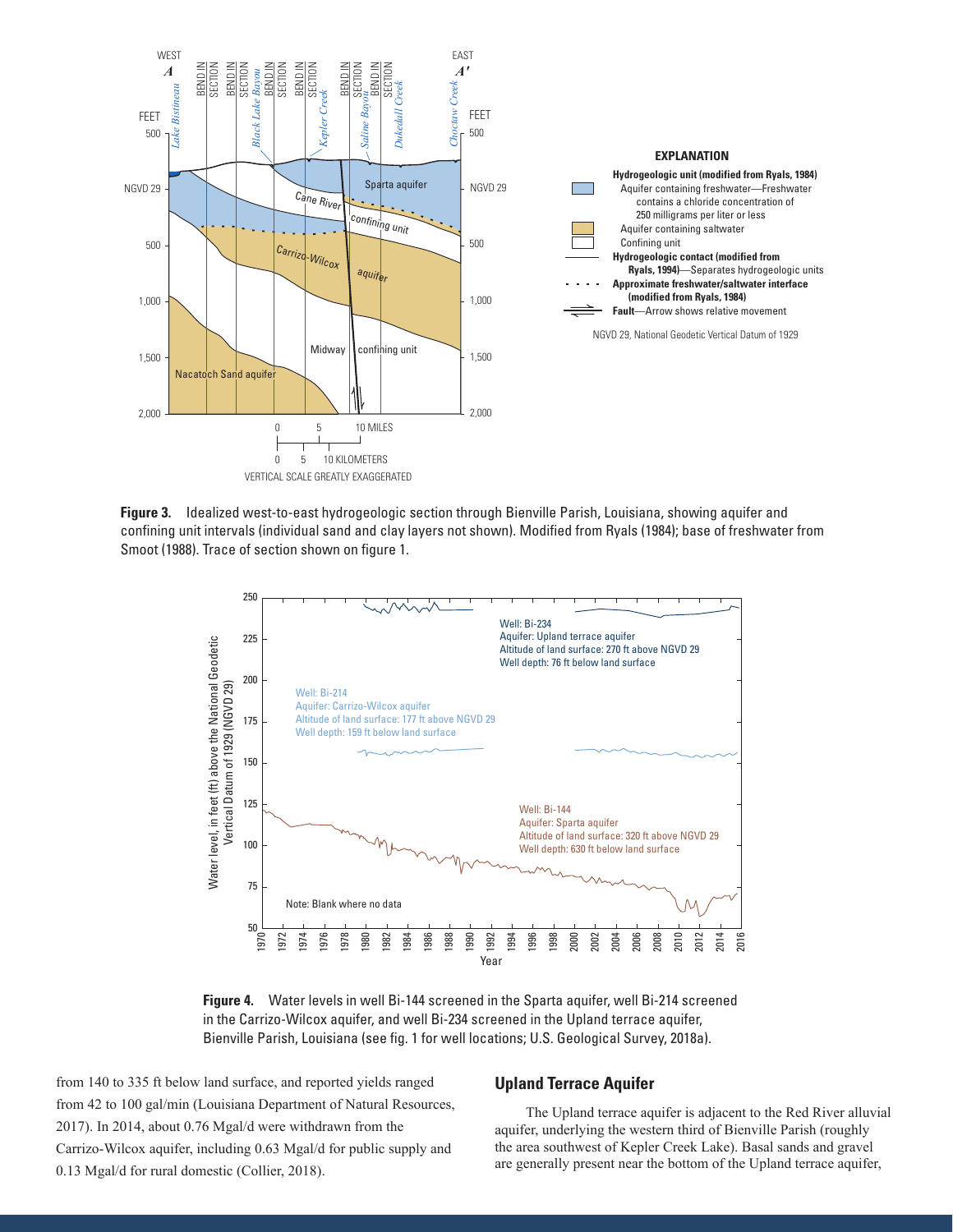and finer materials, such as sand and clay, are near the top (Snead and McCulloh, 1984). The terrace deposits in Bienville Parish average about 100 ft thick (Boswell and others, 1968). The primary source of recharge for the Upland terrace aquifer is the infiltration of precipitation (Snider and Sanford, 1981).

Water levels at well Bi-234 (fig. 4), located about 2 miles northwest of Woodardville and screened in the Upland terrace aquifer, were measured from 1980 to 2016. Water levels declined about 4 ft between 1987 and 2008 and increased about 5 ft from 2009 to 2016.

State well-registration records listed 26 active water wells screened in the Upland terrace aquifer in Bienville Parish in 2017: 19 domestic wells, 6 irrigation wells, and 1 public-supply well. Well depths ranged from 40 to 160 ft below land surface, and reported yields ranged from 25 to 600 gal/min (Louisiana Department of Natural Resources, 2017). In 2014, about 0.03 Mgal/d were withdrawn from the Upland terrace aquifer, with use categories including about 0.02 Mgal/d for rural domestic and less than 0.01 Mgal/d for livestock (Collier, 2018).

#### **Groundwater Quality**

Samples of fresh groundwater were collected during 1940–2014 from 112 wells screened in the Sparta aquifer and during 1941–2004 from 59 wells screened in the Carrizo-Wilcox aquifer in Bienville Parish as part of an ongoing, long-term monitoring program for the State's groundwater resources (table 3). The analytical results for the groundwater samples were generally within the U.S. Environmental

Protection Agency's Secondary Maximum Contaminant Levels<sup>2</sup> (SMCLs) for chloride, sulfate, manganese, and dissolved-solids concentrations. The median hardness values of 13.7 mg/L for the Sparta aquifer and 20 mg/L for the Carrizo-Wilcox aquifer were both within the soft<sup>3</sup> range. The median values for pH exceeded the SMCL of 6.5–8.5 in more than 60 percent of samples from the Sparta aquifer and in about 35 percent of samples from the Carrizo-Wilcox aquifer. Iron concentrations exceeded the SMCL of 300 micrograms per liter (µg/L) in more than 70 percent of samples from the Sparta aquifer.

# **Surface-Water Resources**

Numerous surface-water resources in Bienville Parish are present in five drainage subbasins: the Black Lake Bayou subbasin (Hydrologic Unit Code [HUC] 11140209), the Dugdemona subbasin (HUC 08040303), the Saline Bayou subbasin (HUC 11140208), the Loggy Bayou subbasin (HUC 11140203), and a small part of

**Table 3.** Summary of selected water-quality characteristics for freshwater from 112 wells screened in the Sparta aquifer and 59 wells screened in the Carrizo-Wilcox aquifer in Bienville Parish, Louisiana (U.S. Geological Survey, 2018a).

[Values are in milligrams per liter, except as noted. °C, degrees Celsius; PCU, platinum cobalt units; µS/cm, microsiemens per centimeter; SU, standard unit; CaCO<sub>3</sub>, calcium carbonate; µg/L, micrograms per liter; NA, not applicable; SMCL, Secondary Maximum Contaminant Level established by the U.S. Environmental Protection Agency (2016)]

|                                                                | <b>Temper-</b><br>ature<br>(°C) | Color,<br>(PCU) | <b>Specific</b><br>conduc-<br>tance,<br>field<br>(uS/cmat<br>25°C | Dis-<br>solved<br>oxygen | pH,<br>field<br>(SU)                         | Hard-<br>ness<br>(as<br>$CaCO3$ ) | Chloride,<br>filtered<br>$(as CI)$ | Sulfate.<br>filtered<br>(as $SO_a$ ) | Iron.<br>filtered<br>$(\mu g/L)$ as<br>Fe) | Manga-<br>nese,<br>filtered<br>$(\mu g/L)$ as<br>Mn) | <b>Dissolved</b><br>solids.<br>filtered |
|----------------------------------------------------------------|---------------------------------|-----------------|-------------------------------------------------------------------|--------------------------|----------------------------------------------|-----------------------------------|------------------------------------|--------------------------------------|--------------------------------------------|------------------------------------------------------|-----------------------------------------|
|                                                                |                                 |                 |                                                                   |                          | Sparta aquifer, 112 wells (1940-2014)        |                                   |                                    |                                      |                                            |                                                      |                                         |
| Median                                                         | 21.0                            | 5               | 76                                                                | 0.2                      | 6.2                                          | 13.7                              | 4.4                                | $\tau$                               | 853                                        | 24                                                   | 83                                      |
| 10th percentile                                                | 19.5                            | $\overline{0}$  | 38                                                                | 0.1                      | 5.2                                          | 5.2                               | 2.0                                | 0.9                                  | 48.0                                       | 4.0                                                  | 35.9                                    |
| 90th percentile                                                | 23.3                            | 30              | 298                                                               | 7.7                      | 7.5                                          | 53.2                              | 16                                 | 19.2                                 | 3,430                                      | 95                                                   | 182.6                                   |
| Number of samples                                              | 69                              | 70              | 84                                                                | 21                       | 110                                          | 143                               | 144                                | 119                                  | 88                                         | 66                                                   | 100                                     |
| Percentage of<br>samples that<br>do not exceed<br><b>SMCLs</b> | <b>NA</b>                       | 73              | NA                                                                | <b>NA</b>                | 39                                           | NA                                | 100                                | 100                                  | 28                                         | 77                                                   | 100                                     |
|                                                                |                                 |                 |                                                                   |                          | Carrizo-Wilcox aquifer, 59 wells (1941-2004) |                                   |                                    |                                      |                                            |                                                      |                                         |
| Median                                                         | 23.0                            | 20              | 710                                                               | NA                       | 8.1                                          | 20                                | 13                                 | 2.3                                  | 130                                        | 20                                                   | 370                                     |
| 10th percentile                                                | 20.6                            | $\overline{0}$  | 311                                                               | <b>NA</b>                | 6.8                                          | 3                                 | 5.4                                | $\overline{0}$                       | 42                                         | $\theta$                                             | 196.4                                   |
| 90th percentile                                                | 26.4                            | 60              | 1,440                                                             | NA                       | 8.8                                          | 100                               | 112                                | 30.6                                 | 1,340                                      | 104                                                  | 770.2                                   |
| Number of samples                                              | 43                              | 53              | 51                                                                | <b>NA</b>                | 54                                           | 68                                | 68                                 | 60                                   | 43                                         | 29                                                   | 55                                      |
| Percentage of<br>samples that<br>do not exceed<br><b>SMCLs</b> | <b>NA</b>                       | 47              | NA                                                                | <b>NA</b>                | 65                                           | <b>NA</b>                         | 93                                 | 98                                   | 79                                         | 76                                                   | 62                                      |
| <b>SMCLs</b>                                                   | <b>NA</b>                       | 15              | NA                                                                | <b>NA</b>                | $6.5 - 8.5$                                  | NA                                | 250                                | 250                                  | 300                                        | 50                                                   | 500                                     |

<sup>2</sup> The SMCLs are Federal guidelines regarding cosmetic effects (such as tooth or skin discoloration), aesthetic effects (such as taste, odor, or color), or technical effects (such as damage to water equipment or reduced effectiveness of treatment for other contaminants) of potential constituents of drinking water. SMCLs were established as guidelines by the U.S. Environmental Protection Agency (2016).

<sup>3</sup> Hardness ranges, expressed as milligrams per liter of calcium carbonate, are as follows: 0–60, soft; 61–120, moderately hard; 121–180, hard; greater than 180, very hard (Hem, 1985).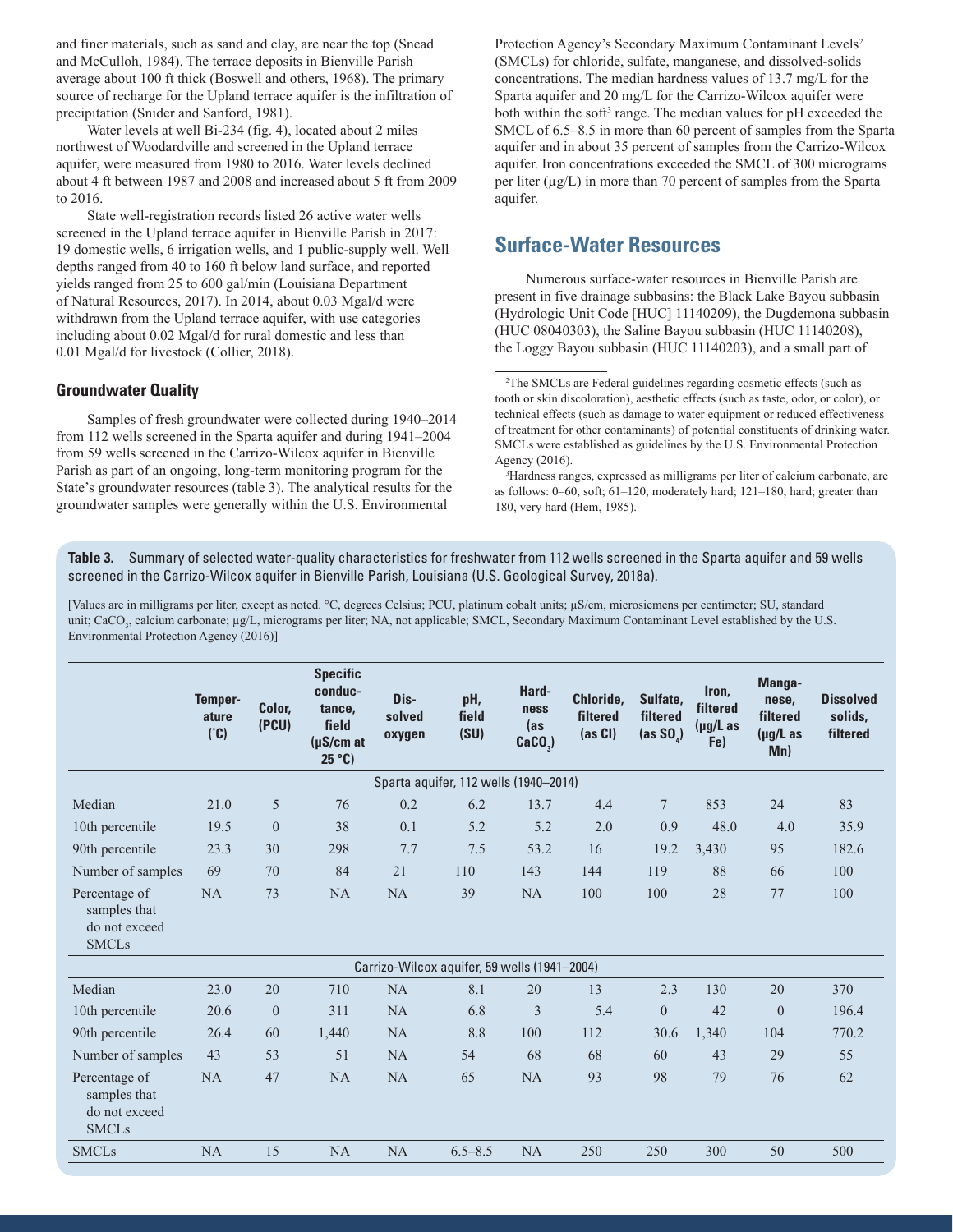the Bayou D'Arbonne subbasin (HUC 08040206). Surface waters flow in a general southerly direction. In 2014, 0.15 Mgal/d were withdrawn from miscellaneous streams in these subbasins for agricultural purposes, including about 0.12 Mgal/d for general irrigation and 0.02 Mgal/d for livestock (tables 1 and 2) (Collier, 2018).

## **Black Lake Bayou Subbasin**

The Black Lake Bayou subbasin covers the western part of central Bienville Parish, covering nearly 50 percent of the total surface parish area. The major streams in the subbasin in the parish include Black Lake Bayou, Leatherman Creek, Kepler Creek, and Castor Creek (fig. 1). The annual average streamflow during 1941– 57 was 549 cubic feet per second  $(f<sup>3</sup>/s)$  at the Black Lake Bayou near Castor (USGS site number 07352500). During this period, the highest monthly average streamflow was 1,152 ft<sup>3</sup>/s in February, and the lowest was 549 ft3 /s during September (U.S. Geological Survey [USGS], 2018a).

### **Saline Bayou Subbasin**

The Saline Bayou subbasin covers the eastern part of central Bienville Parish. Major streams in the subbasin in the parish include Saline Bayou and Sixmile Creek. The annual average streamflow during  $1941-2018$  was  $171$  ft<sup>3</sup>/s at the Saline Bayou near Lucky (USGS site number 07352000; fig. 1). During this period, the highest monthly average streamflow was 322 ft<sup>3</sup>/s in February, and the lowest was 171 ft<sup>3</sup>/s during August (USGS, 2018a).

### **Dugdemona Subbasin**

The Dugdemona subbasin covers eastern Bienville Parish. Major streams in the subbasin include the Dugdemona River, Dukedall Creek, Fouse Bayou, Muddy Creek, and Choctaw Creek (fig. 1). The annual average streamflow during 1939–2002 was 460 ft3 /s at the Dugdemona River near Jonesboro (USGS site number 07371500; fig. 1). During this period, the highest monthly average streamflow was  $1,130 \text{ ft}^3/\text{s}$  in February, and the lowest was 31 ft $\frac{3}{s}$ during September (USGS, 2018a).

### **Loggy Bayou Subbasin**

The Loggy Bayou subbasin is present in the westernmost parts of Bienville Parish. Major streams in the subbasin in the parish include the Loggy Bayou (which partially aligns with the western border of the parish), Toulon Bayou, and Tennyson Creek (fig. 1). Lake Bistineau is a large lake (also present along the western border) used for recreation (Louisiana Department of Wildlife and Fisheries, 2019). The annual average streamflow during 1949–84 was 1,718 ft<sup>3</sup>/s at the Loggy Bayou near Ninock (USGS site number 07350000). During this period, the highest monthly average streamflow was  $4,415$  ft<sup>3</sup>/s in May, and the lowest was  $237$  ft<sup>3</sup>/s during September (USGS, 2018a).

**Table 4.** Summary of selected water-quality characteristics for samples from Loggy Bayou near Ninock and Kepler Lake near Castor, Bienville Parish, Louisiana (U.S. Geological Survey, 2018a).

[Values are in milligrams per liter, except as noted. µS/cm, microsiemens per centimeter; °C, degrees Celsius; SU, standard units; CaCO<sub>3</sub>, calcium carbonate; µg/L, micrograms per liter; NA, not applicable; SMCL, Secondary Maximum Contaminant Level established by the U.S. Environmental Protection Agency (2016)]

|                                                             | <b>Specific</b><br>conductance,<br>field<br>$(\mu S/cm)$<br>at 25 $\degree$ C) | <b>Dissolved</b><br>oxygen | pH,<br>field<br>(SU)                           | Hard-<br>ness<br>(as<br>$CaCO3$ ) | Calcium,<br>filtered<br>(as Ca) | Mag-<br>nesium,<br>filtered<br>(as Mg) | Sodium,<br>filtered<br>(as Na) | Chloride,<br>filtered<br>$(as CI)$ | Sulfate,<br>filtered<br>(as $SO_a$ ) | Iron.<br>filtered.<br>(µg/L as<br>Fe) |
|-------------------------------------------------------------|--------------------------------------------------------------------------------|----------------------------|------------------------------------------------|-----------------------------------|---------------------------------|----------------------------------------|--------------------------------|------------------------------------|--------------------------------------|---------------------------------------|
|                                                             |                                                                                |                            | Loggy Bayou near Ninock (1954-81) <sup>1</sup> |                                   |                                 |                                        |                                |                                    |                                      |                                       |
| Median                                                      | 247                                                                            | 6.8                        | 6.9                                            | 46                                | 13                              | 3                                      | 20                             | 54                                 | 13                                   | 200                                   |
| 10th percentile                                             | 121                                                                            | 5.1                        | 6.2                                            | 26                                | 6                               | 2.0                                    | 10                             | 21                                 | 5                                    | 40                                    |
| 90th percentile                                             | 458                                                                            | 10.4                       | 7.7                                            | 120                               | 31                              | 11                                     | 42                             | 205                                | 65                                   | 418                                   |
| Number of samples                                           | 46                                                                             | 32                         | 92                                             | 46                                | 46                              | 46                                     | 46                             | 92                                 | 92                                   | 13                                    |
| Percentage of samples<br>that do not exceed<br><b>SMCLs</b> | NA                                                                             | NA                         | 75                                             | NA                                | NA                              | NA                                     | <b>NA</b>                      | 94                                 | 100                                  | 77                                    |
|                                                             |                                                                                |                            | Kepler Lake near Castor (1959-74) <sup>2</sup> |                                   |                                 |                                        |                                |                                    |                                      |                                       |
| Median                                                      | 41                                                                             | 7.6                        | 6.4                                            | 9                                 | 2.3                             | 0.7                                    | 3                              | 4.3                                | 3.4                                  | 310                                   |
| 10th percentile                                             | 34                                                                             | 6.0                        | 5.7                                            | 7.5                               | 1.8                             | 0.6                                    | 2.4                            | 2.9                                | 1.1                                  | 150                                   |
| 90th percentile                                             | 46                                                                             | 9.5                        | 6.7                                            | 14                                | $\overline{4}$                  | $\mathbf{1}$                           | 3.2                            | 6                                  | 4.6                                  | 755                                   |
| Number of samples                                           | 11                                                                             | 9                          | 16                                             | 16                                | 11                              | 11                                     | 11                             | 16                                 | 16                                   | 6                                     |
| Percentage of samples<br>that do not exceed<br><b>SMCLs</b> | <b>NA</b>                                                                      | NA                         | 31                                             | <b>NA</b>                         | <b>NA</b>                       | <b>NA</b>                              | NA                             | 100                                | 100                                  | 50                                    |
| <b>SMCLs</b>                                                | <b>NA</b>                                                                      | NA                         | $6.5 - 8.5$                                    | <b>NA</b>                         | <b>NA</b>                       | NA                                     | NA                             | 250                                | 250                                  | 300                                   |

<sup>1</sup>U.S. Geological Survey site number 07350000 (see fig. 1).

2 U.S. Geological Survey site number 07352410 (see fig. 1).